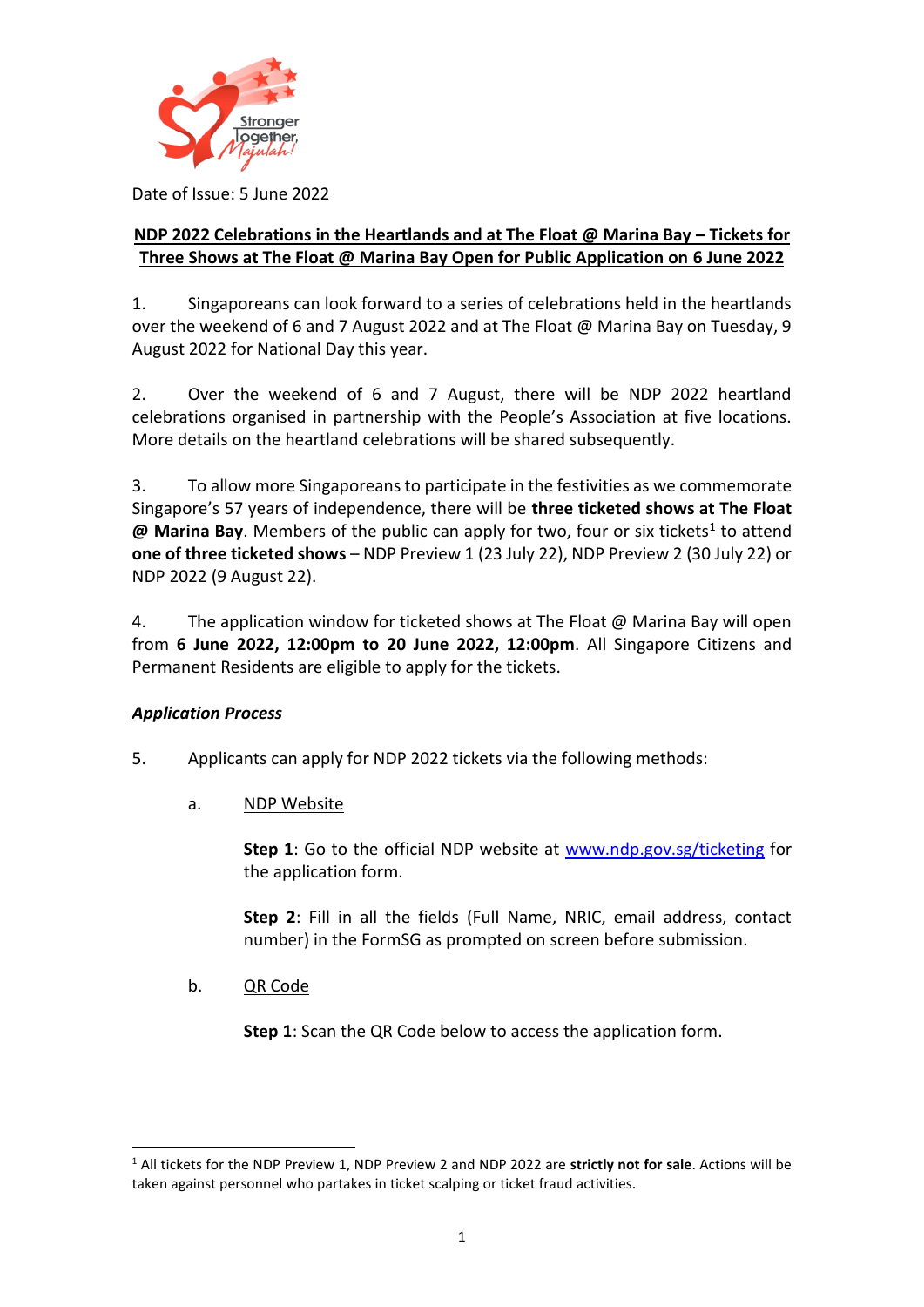



**Step 2**: Fill in all the fields (Full Name, NRIC, email address, contact number) in the FormSG as prompted on screen before submission.

6. A confirmation email will be sent after submission of application. Applicants are advised to use their **personal emails** to avoid notification emails from being diverted to junk/ spam folders.

7. Upon closure of the application window (**20 June 12:00pm**), a balloting process will be held to determine successful applicants. The electronic balloting system will be supported by GovTech and audited by KPMG Services Pte Ltd.

8. Tickets are **not** allocated **based on a first-come-first-served** basis.

9. Each applicant will only be entitled to **one ballot chance**. Duplicate applications will be excluded from the balloting process<sup>2</sup>.

10. Each ticket admits **one spectator only**. Children (including infants carried in arms) must have a valid ticket for admission to the show.

# *Notification of Successful Applicants*

11. The notification period for successful applicants will be from **27 June 2022 to 1 July 2022** via the personal emails provided during application.

12. The notification email will be sent from [ndp2022@hapz.com.](mailto:ndp2022@hapz.com) Recipients of any notifications on NDP 2022 should beware of emails sent from other addresses as they could be scams or phishing attempts.

### *COVID-19 Management*

**-**

13. In line with national guidelines, NDP 2022 will be an event with Vaccination Differentiated Safe Management Measures (VDS). All spectators must either be (i) a **fully vaccinated**<sup>3</sup> individual; (ii) an individual certified to be medically ineligible for all vaccines

 $2$  The balloting results are final and there will be no appeals.

<sup>&</sup>lt;sup>3</sup> An individual is considered fully vaccinated by national guidelines if he/she has (i) received the full regimen of a World Health Organisation Emergency Use Listing vaccine, including the respective duration post-vaccination for the vaccine to be fully effective and boosters for eligible individuals; or (ii) recovered from COVID-19 within the last 180 days.